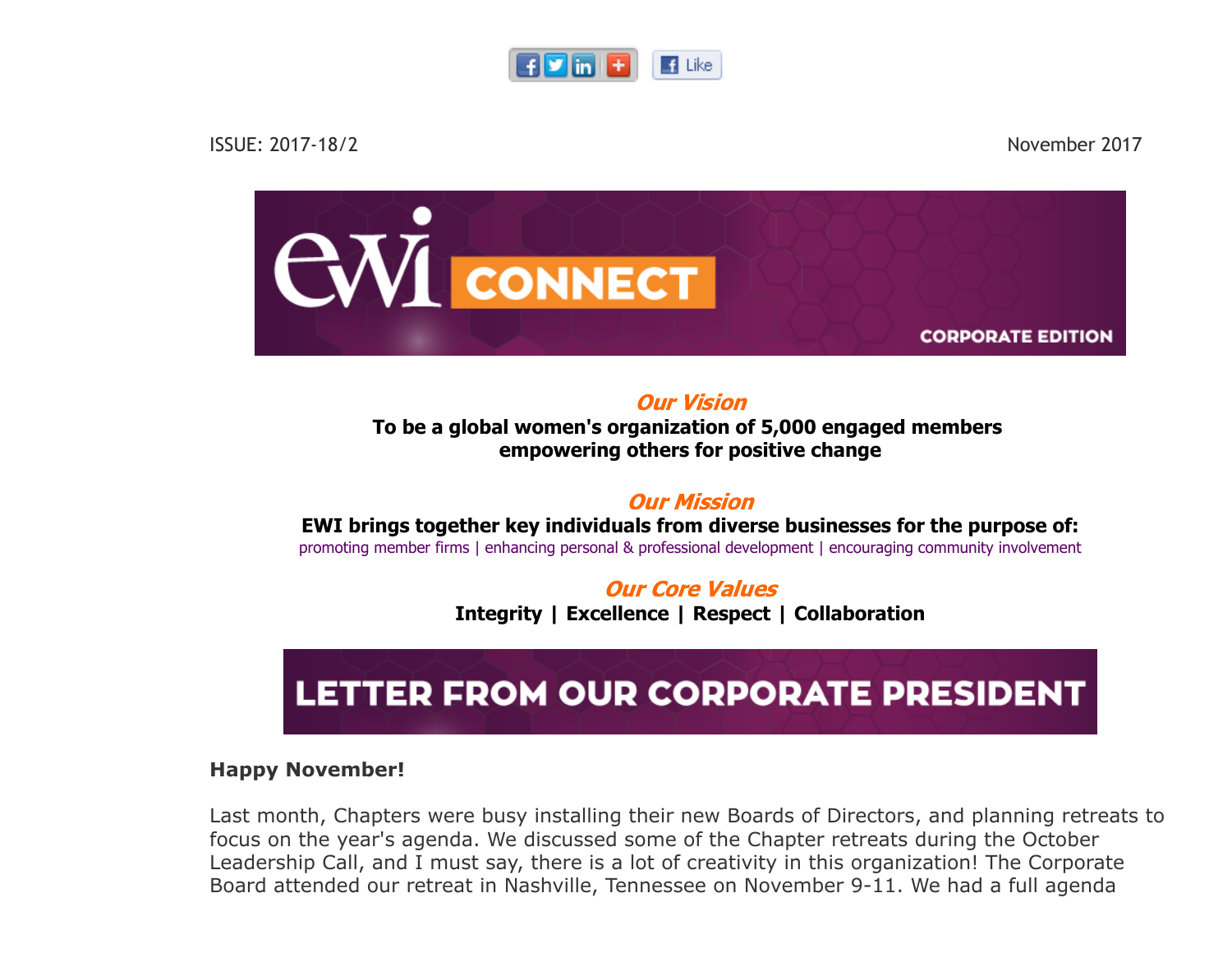planned, and also met with the Nashville Chapter. I plan to provide highlights from our retreat during the November Leadership Call on November 22nd.

As we continue to **Flourish, Grow, and Thrive**, let's continue to keep the communication flowing too. Just a quick reminder that Membership Advisors (MAs) are available to assist you, so please do not hesitate to contact them. If you are not receiving updates from the Corporate office, please check and make sure you have created a member profile in EWI's database. For additional assistance, contact the Corporate office (ewi@ewiconnect.com). Also, there's still time to sign up for a corporate committee (a list was provided in the October Connect).

Thanksgiving Day is just around the corner - are you excited? I hope your plans include sharing your favorite dish and spending time with family and friends. On behalf of the Corporate Board of Directors, Happy Thanksgiving!



Sincerely,

Cheryl Hawkins

 Cheryl Hawkins 2017-2018 EWI Corporate President

# **CORPORATE OFFICE UPDATES**

#### Hello EWI Members! There is definitely a chill in the air and fall weather is upon us. It makes me want to curl up in front of the fire and read a good book or watch a movie on the Hallmark Channel! Anyone else?

We have made some significant additions and modifications in the office since returning from LCAM in line with the organization's goals to support chapter member growth and using our data more effectively for recruitment. Below are some highlights: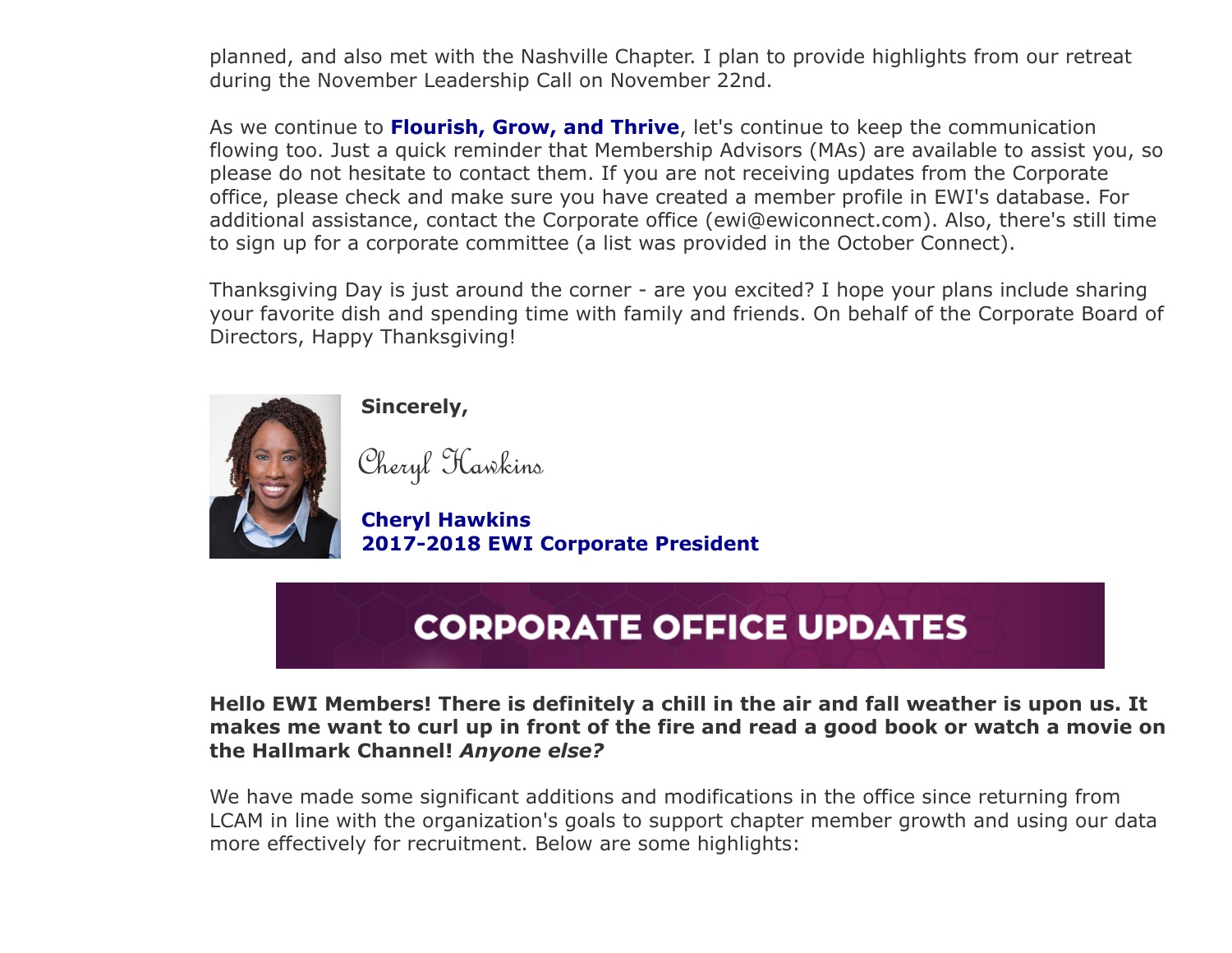- We've added a "Date Entered" custom field to begin to log when applications are put into the Corporate database. This will help when there is a question regarding renewal dates as all memberships are effective as of the date the Corporate offices processes them and accepts payment for dues.
- We've added a custom category for Rep Classification in each member reps profile. As we process renewals this year, we will update each representatives profile with their rep status within your chapter (i.e. 1st, 2nd, 3rd, Sustaining, Life, Individual). We will be able to add this field to your monthly roster reports as well!
- We've updated all Chapter profiles in GrowthZone with the information your chapter has provided on our Form 40 and Chapter Website Forms. If you do not have access to your chapter's profile, please email ewi@ewiconnect.com and we will send you the link to access your profile.
- Academy of Leadership Graduation Year has been added as well. If you would like EWI to keep track of your graduation year, please email ewi@ewiconnect.com with your year of graduation and we will log it in your profile for you.

#### REMINDER - EWI Corporate Store - ONLINE https://www.redbubble.com/people/ewiconnect/portfolio

We have launched a new online store for EWI branded merchandise on the Redbubble platform. Items are available for purchase online and can be ordered with both the Black/White EWI logo and the Full Color EWI logo. Items ship directly to you as well so there is no need to contact the office to order these items.

In addition - the EWI Corporate Office will offer limited supplies of EWI Membership Pins, EWI folders and EWI car decals for chapters to order. We will put a pricing sheet on the Member Information Center (MIC) for your reference when available.

#### Chapter Web Pages & FIND a CHAPTER Page - NOW AVAILABLE!

Our chapter web pages have been created and are now available for viewing. Information that was uploaded to the sites was provided by chapters. Some chapters have not submitted information to the office as of this publication date. We encourage you to submit the Chapter website form as soon as possible to update your chapter information. If you see something that needs to be updated, please email cortney@ewiconnect.com. We are so excited for this updated page on our website!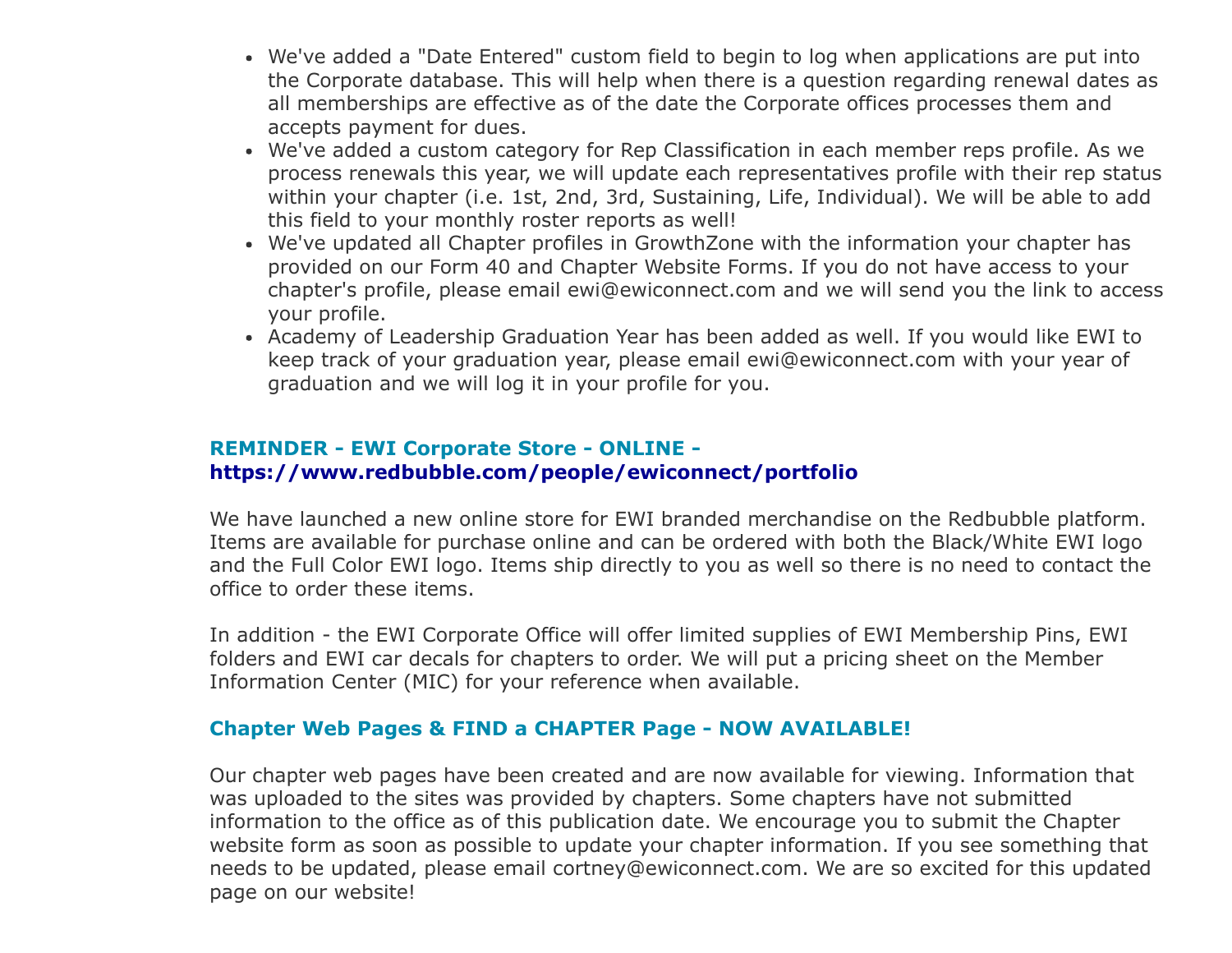You can view the FIND A CHAPTER page by clicking [here](http://ewiconnect.com/membership/find-a-chapter/).

#### Membership Renewals -

We are preparing for our December renewals in the office. The month of December will bring 813 renewal notices to our member firms and individual representatives. We ask for your help at the chapter level to make sure that invoices are paid promptly and that all checks are made out to EWI for payment. This will help with accurate and effective processing and your chapter reimbursements. Thank you to those chapters who have reached out already to verify their membership rosters. We appreciate all of you!

#### My wish for all of our members is the gift of time this Thanksgiving - time to spend alone to reflect on life's blessings, time to spend with those you love to re-energize and fill your heart with love, and time to relax and calm the mind because you are worth it!

As always, I am here to serve you in your chapter. If there is anything I can do to help you, please reach out and give me a call. Happy Thanksgiving to you and yours!

#### With Gratitude -



 $\mathbf{I}$ 

Cortney Ihde Managing Director of Operations Executive Women International O: 262-269-5625 E: cortney@ewiconnect.com #ewicorp #thrive #wegrowleaders #connections #careers #communities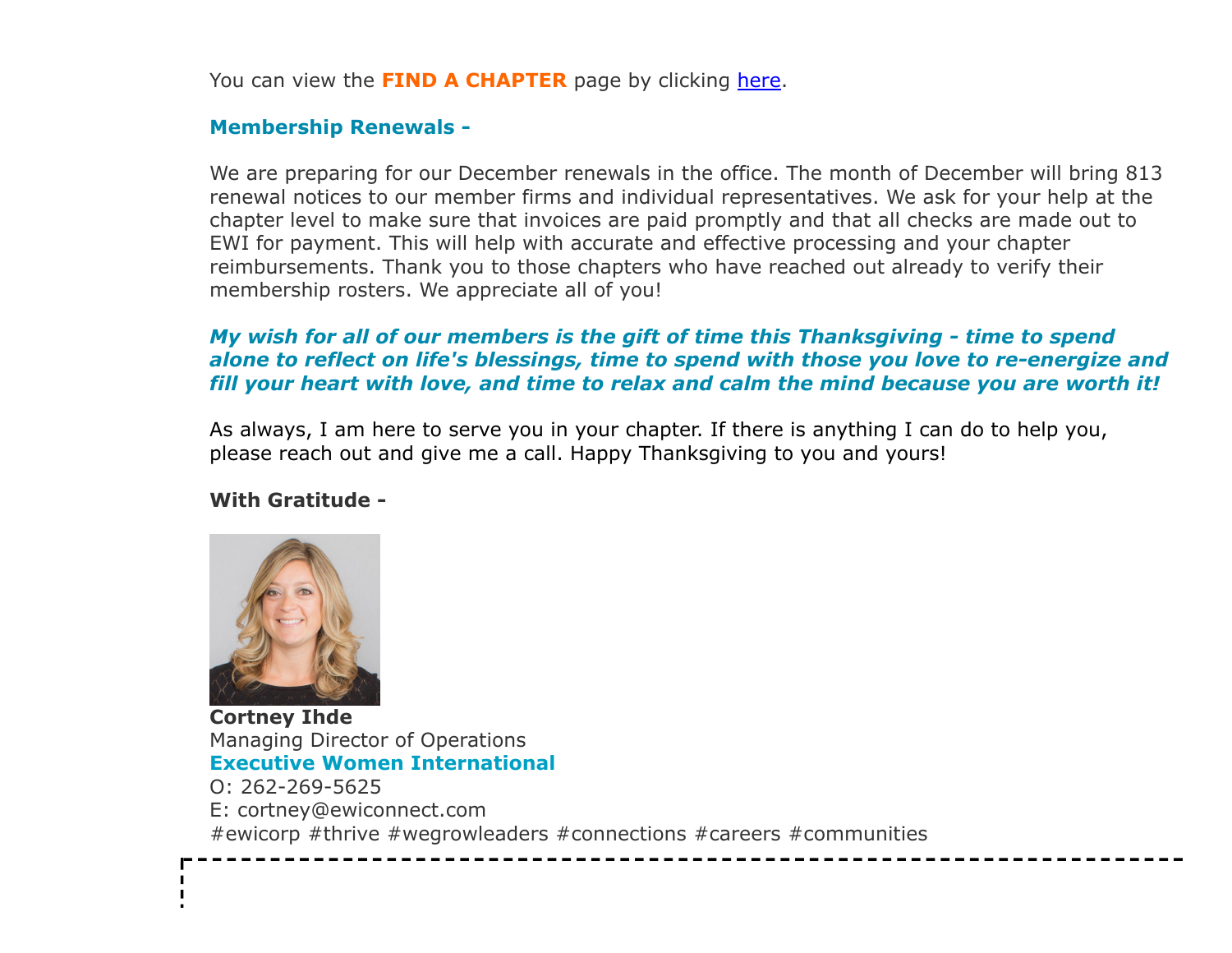## **PRESIDENTS' CALL**

#### Wednesday, November 22, 2017 - 2:00 p.m. CST - Save the DATE!

Our Chapter Presidents' Call will be held on November 22 at 2:00 p.m. CST. Each month, we have an open discussion to share best practices and exchange ideas between our chapters.

A separate email invitation will be sent to all Chapter Presidents' with call-in information.

#### We also invite Chapter Presidents Elect to join the call as well!

## **BOARD FORUMS**

#### March 16-18, 2018

EWI of Memphis will be hosting the Mid-South Board Forum at the Guest House at Graceland. Registration will be forthcoming. Please save the date!

May 4-6, 2018

**EWI of Saskatoon - Satellite Chapter** will be hosting a Leadership Conference and Chapter Chartering Ceremony. Registration will be forthcoming. Please save the date! This date has been changed from what was announced at LCAM. Please update your calendars.

#### August 10-11, 2018

**EWI of Tulsa** will be hosting the Texoma Board Forum. Registration and more information will be announced soon!

If your chapter will be hosting a Board Forum during the 2017-2018 Board year, please let us know! The Corporate Office will provide support to any chapter forming a Board Forum through communications to members. Our goal is your success!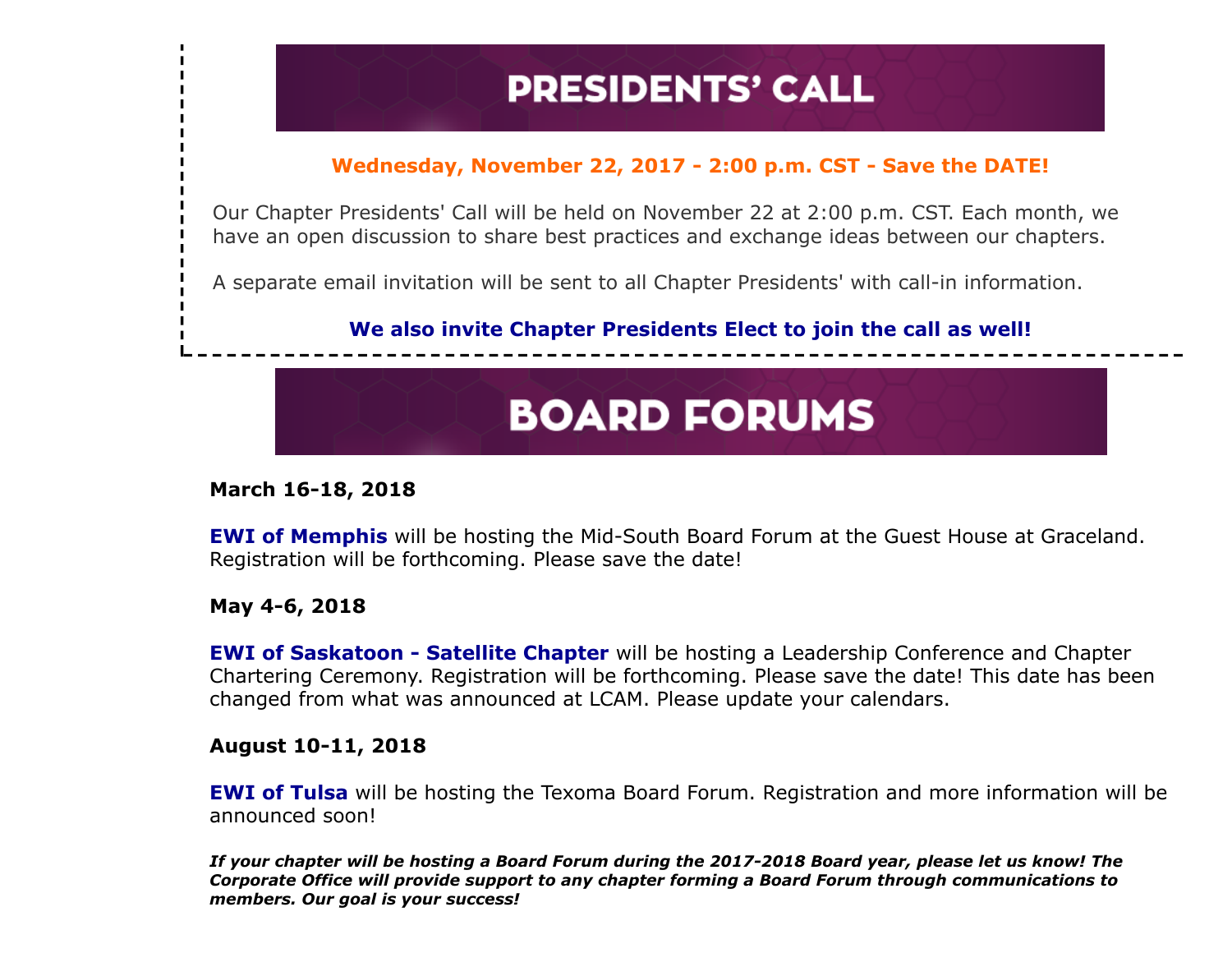### **MEMBERSHIP CAMPAIGN**



# **EWI MEMBERSHIP CAMPAIGN LET'S GET OUR** "GROW" ON!

#### **DETAILS**

**Time Period:** November 1, 2017 to **March 31, 2018** 

**LCAM 2018 Registrations** will be awarded to one chapter in each category:

**Chapters with 25 or less** members as of **November 1, 2017** 

**Chapters with 26 or** more members as of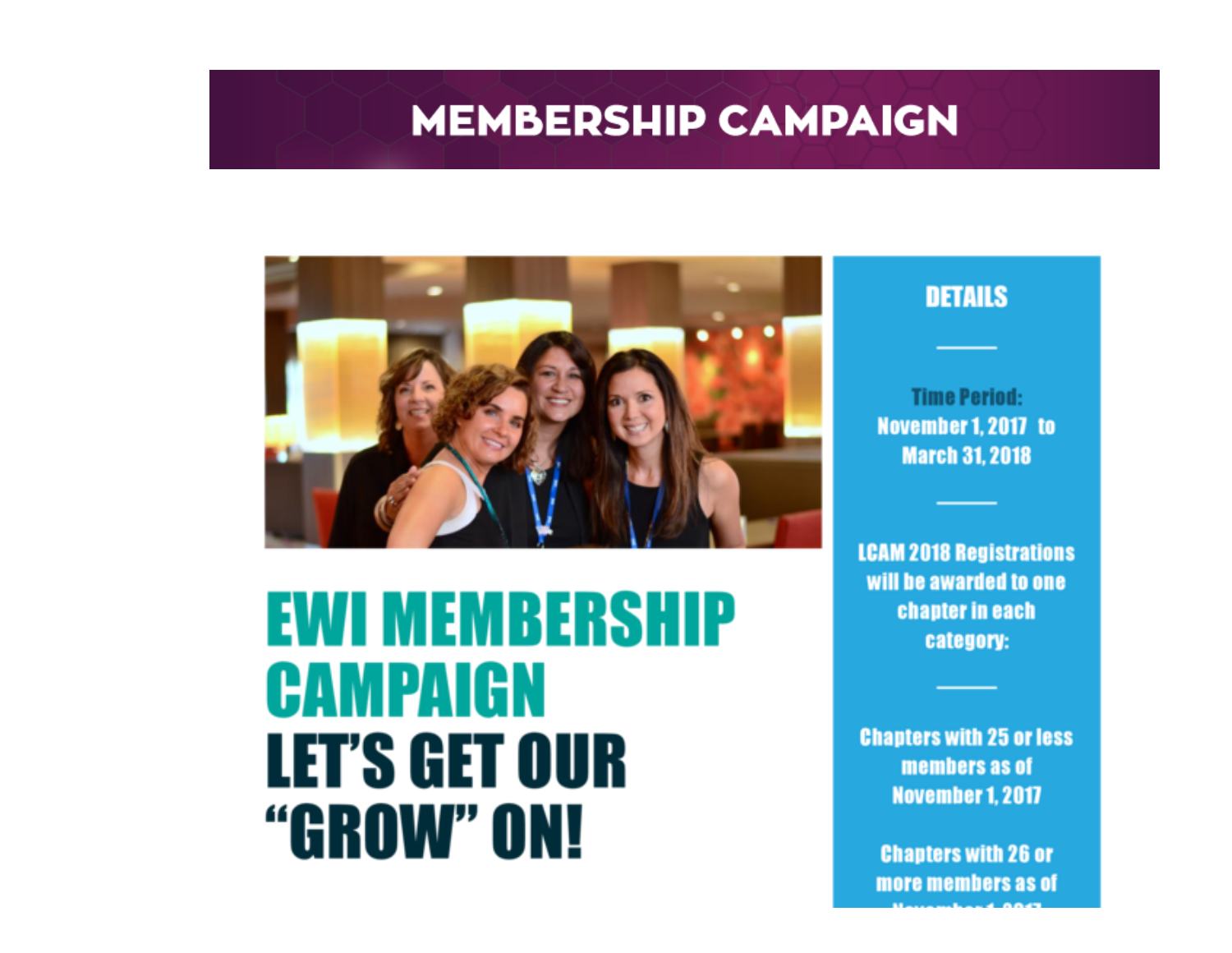#### **NOVEMBET 1. 2017**

#### **Chapter Incentive Program** to Grow Membership

#### This year, we are encouraging all EWI Chapters to grow, and to grow "BIG"!

We know you can do it, so we've created an incentive program in which all chapters can participate. You'll receive a fabulous prize to top it all off, too! After all, there are more professionals who need and want what EWI can provide, and now is the perfect time to share with others! Good luck, and we look forward to sharing the results with you in April 2018!

The chapter with the highest percentage of net growth in each category will win the **prize!** 

#### **EXECUTIVE WOMEN INTERNATIONAL**

1288 Summit Avenue Ste 107, PMB124 Oconomowoc, WI 53066 262.269.5625



\* New Member Firms and New Individual Members qualify for this incentive. Chapters must be chartered and not in Satellite Status. All membership applications must include full payment to be qualified for the campaign time frame. Monthly results and updates will be provided in the December EWIConnect. \*

## **PROFESSIONAL DEVELOPMENT WEBINAR**

Here is our schedule of calls and topics upcoming: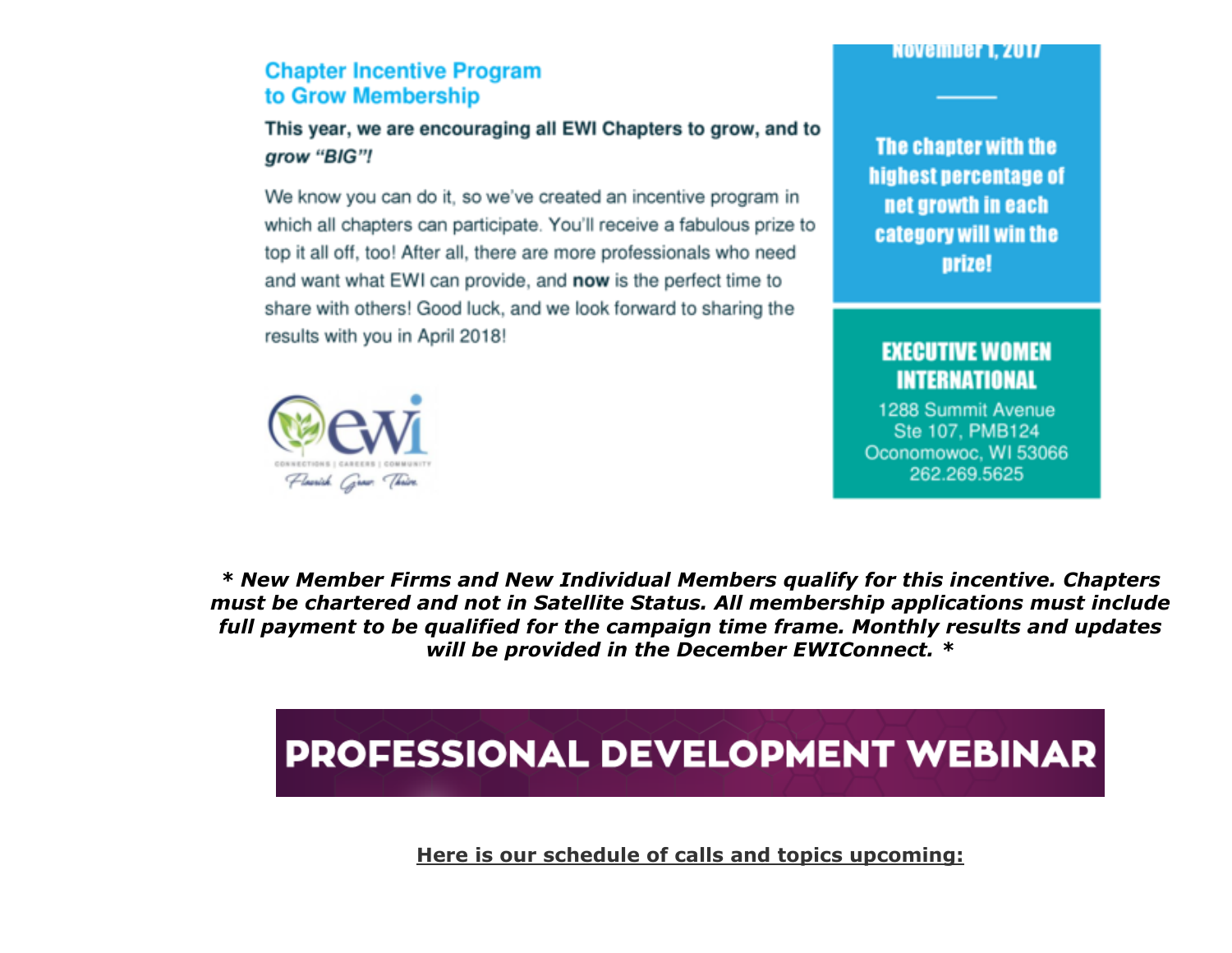#### TODAY - November 15 - 2:00 p.m. CST Membership Advisor Program - What Your Chapter Needs to Know

This call should be attended by any member of your chapter who would like to know about our Membership Advisor Program and has questions. We invite all members to join this call.

 $\_$  , and the contribution of the contribution of the contribution of the contribution of the contribution of  $\mathcal{L}_\text{max}$ 

Call In Information: Web: <https://zoom.us/j/3242245562> Phone: US: +1 646 558 8656 or +1 669 900 6833, Meeting ID: 324 224 5562



To register for Corinne's webinar on December 5th, click [here.](https://zoom.us/webinar/register/WN_jGK5J4aESPq2IFDtFnyf2w)

## **WELCOME NEW MEMBERS**

We are happy to share our newest members with our membership! Please reach out and welcome everyone who has joined EWI. This list includes all membership changes and additions from October 12 to November 7, 2017.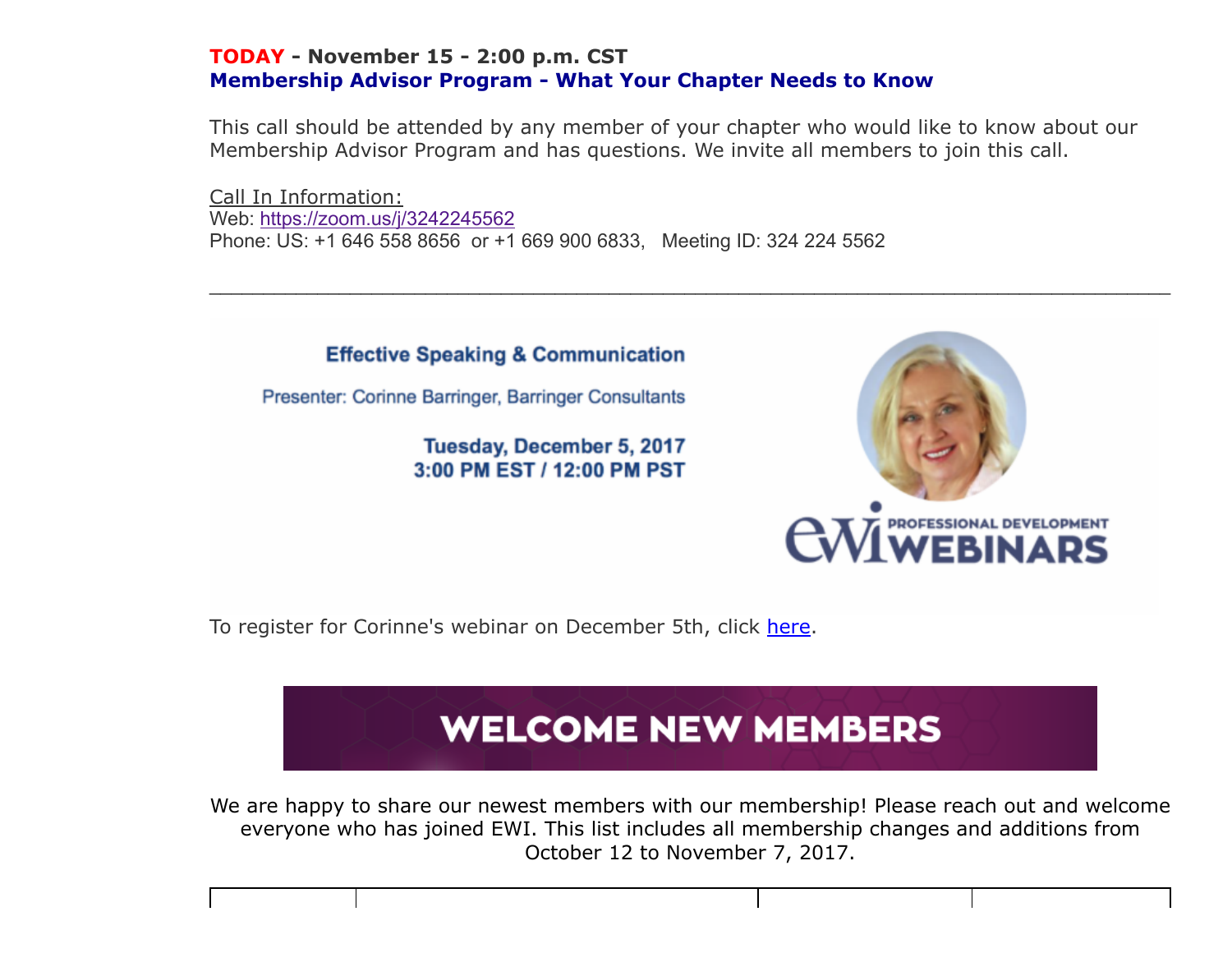| <b>Chapter</b>   | <b>Member Name</b>                         | Representative           | Membership Type          |
|------------------|--------------------------------------------|--------------------------|--------------------------|
| Omaha            | Ollie Webb Center, Inc.                    | Jordan Stocking          | <b>Chapter Member</b>    |
| Houston          | AVDA (Aid to Victims of Domestic<br>Abuse) | Stephanie Hill           | <b>Chapter Member</b>    |
| Richmond         | <b>Corporate Living Solutions</b>          | <b>Steve Clary</b>       | <b>Chapter Member</b>    |
| Omaha            | CareerArc                                  | Caroline Vernon          | <b>Chapter Member</b>    |
| <b>Dallas</b>    | <b>Riot Creative Imaging</b>               | Cristina Mazutis         | <b>Chapter Member</b>    |
| Kentuckiana      | Professional Networking Services, LLC      | Karen Milliner           | <b>Chapter Member</b>    |
| Kentuckiana      | The Genesis Shop, LLC                      | Lisa Lee                 | <b>Chapter Member</b>    |
| Omaha            | Omaha Symphony                             | Deanna Garcia            | Chapter Member           |
| Pomona<br>Valley | <b>Creative Gift Basket Services</b>       | Vivian Shiffman          | <b>Chapter Member</b>    |
| <b>Nashville</b> | Carina Qualls                              | Carina Qualls            | Individual Member        |
| Albuquerque      | Wineshop At Home                           | Meredith Yost            | <b>Chapter Member</b>    |
| Wichita          | <b>Girl Scouts of Kansas Heartland</b>     | Prithi Sawli             | <b>Chapter Member</b>    |
| Milwaukee        | Alfa Flower Shop                           | Katie Grogan -<br>Poulos | <b>Chapter Member</b>    |
| Columbus         | Jessica Hamlin                             | Jessica Hamlin           | Individual Member        |
| Saskatoon,<br>CA | <b>Shannon Cossette</b>                    | <b>Shannon Cossette</b>  | Individual Member        |
| Saskatoon,<br>CA | Revera - The Franklin                      | Sandra Miller            | <b>Chapter Member</b>    |
| Saskatoon,<br>CA | <b>Airline Hotels</b>                      | Tammy Beauregard         | <b>Chapter Member</b>    |
| Saskatoon,<br>CA | Michelle Busa                              | Michelle Busa            | <b>Individual Member</b> |

### **CHAPTER ANNIVERSARIES**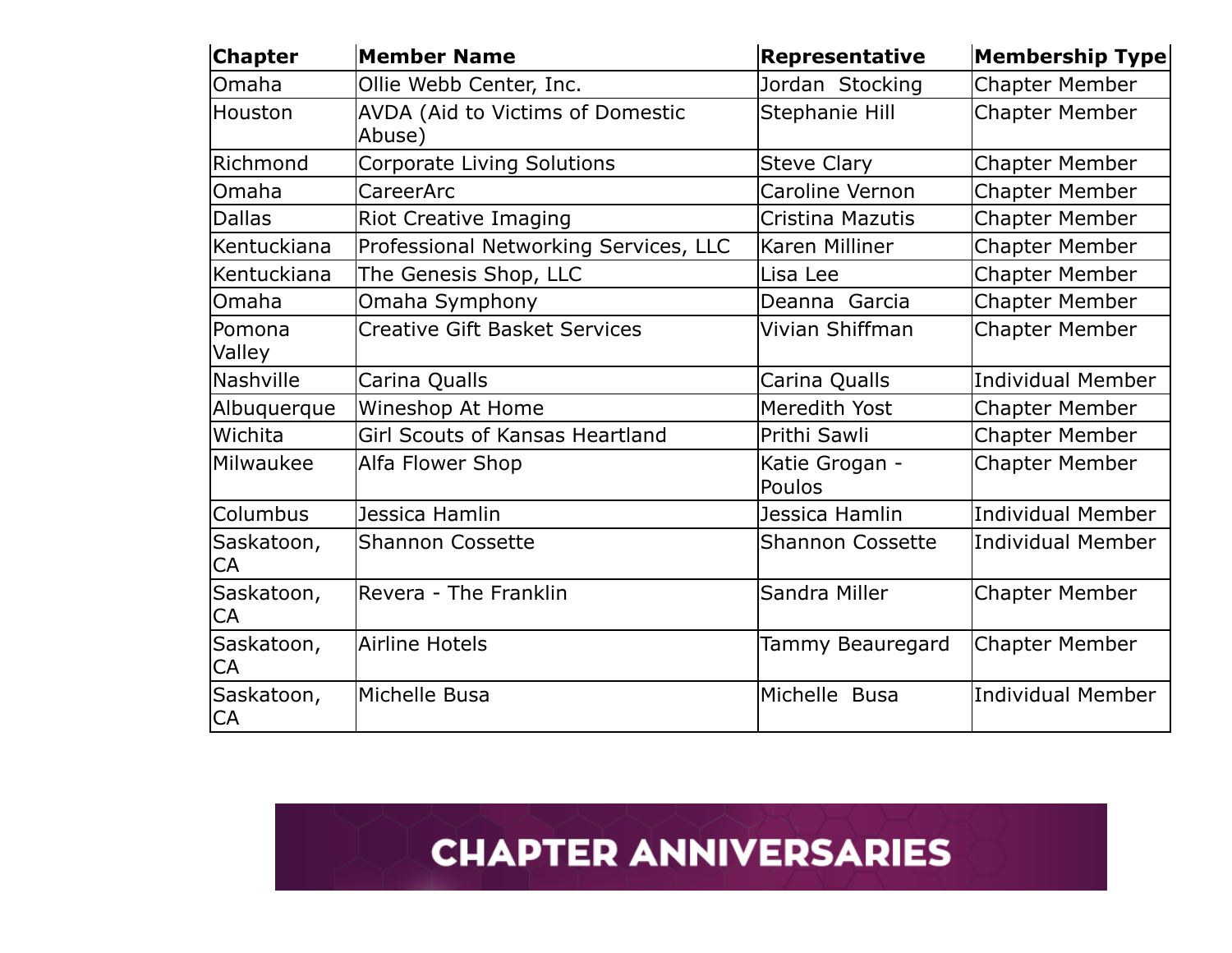

| Pomona Valley, CA | 66    |
|-------------------|-------|
|                   | ears  |
| Albuquerque, NM   | 39    |
|                   | years |
| Honolulu, HI      | 50    |
|                   | years |
| Denver, CO        | 63    |
|                   | ears  |
| Huntsville, AL    | 25    |
|                   |       |

See what's happening on our social sites:



We also invite you to join us online in our EWI Facebook Group for Members Only:

www.facebook.com/groups/ewimembers